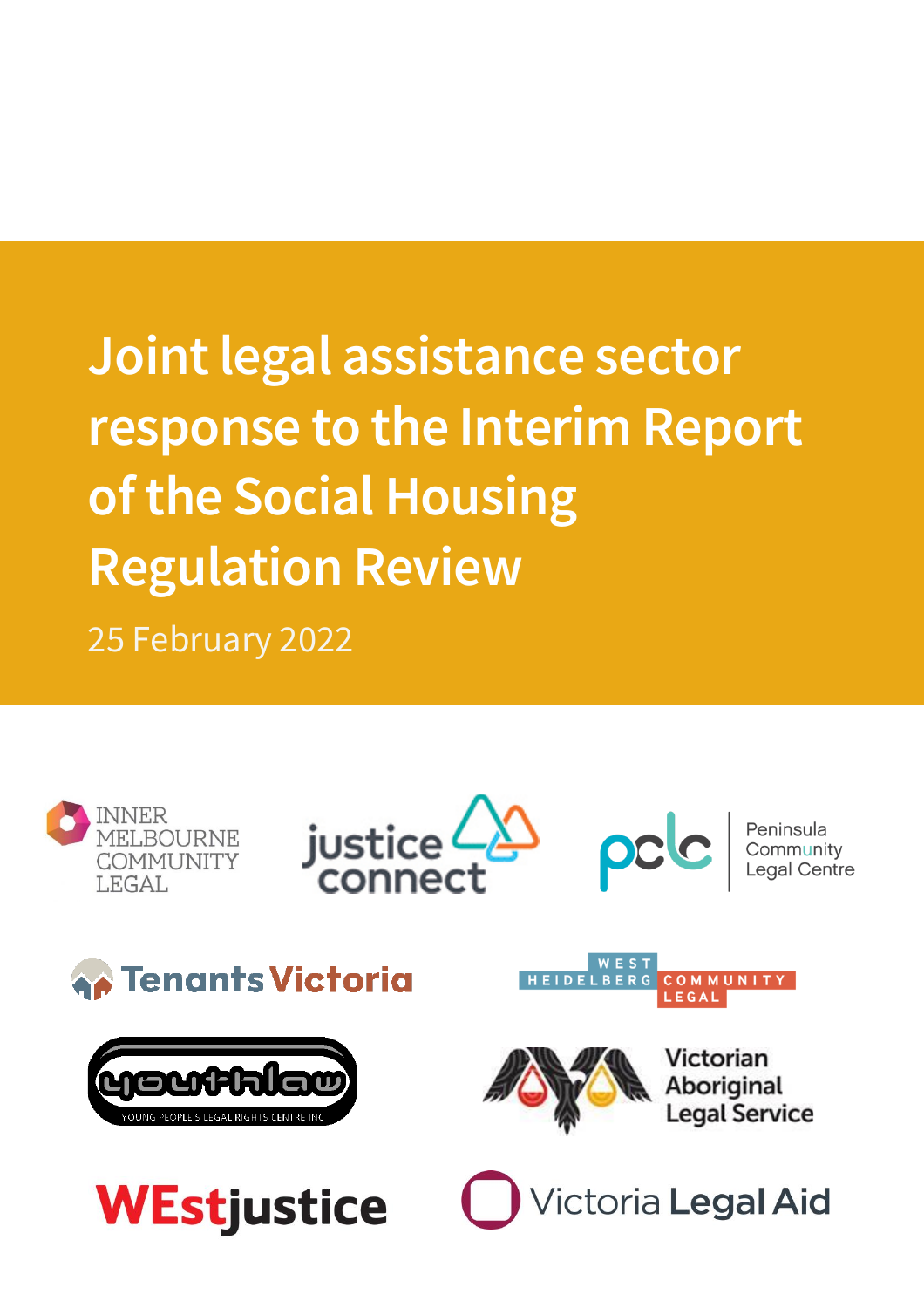# <span id="page-1-0"></span>**Contents**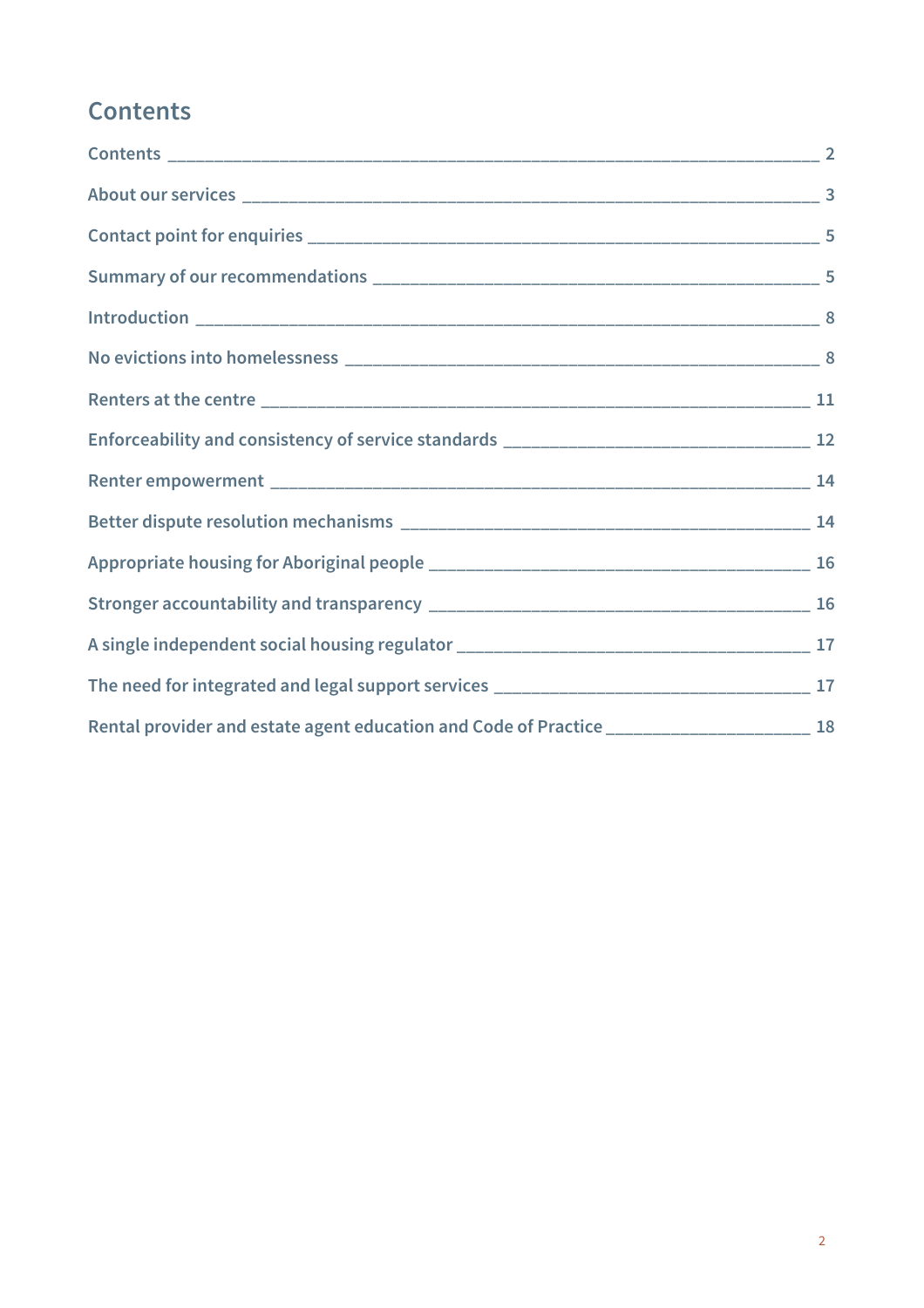Thank you for the opportunity to respond to the Social Housing Regulation Review Interim Report.

# <span id="page-2-0"></span>About our services

This is a joint submission of the following legal assistance services:

### Inner Melbourne Community Legal

Inner Melbourne Community Legal is an independent community legal centre working for social purpose in the inner Melbourne area. We assist people experiencing chronic disadvantage (such as homelessness, mental illness or low literacy) who are more likely to experience a cluster of legal and non-legal issues. We provide free legal help in partnership with other community organisations that are committed to improving community health and well-being, including in the area of tenancy law and housing.

### Justice Connect Homeless Law

Justice Connect Homeless Law (Justice Connect) is Victoria's specialist free legal service for people experiencing or at risk of homelessness. Justice Connect staff work closely with pro bono lawyers to provide intensive legal representation (including ongoing casework, negotiations, court and tribunal appearances and advice) to homeless or at risk Victorians. Since 2001, Justice Connect has been outreach-based and client-centred, and from 2010 we have added depth to our practice by integrating staff social workers, allowing us to holistically address clients' legal and non-legal needs under one roof.

### Peninsula Community Legal Centre

Peninsula Community Legal Centre Inc. (PCLC) is an independent, not-for-profit organisation that has been providing free legal services to vulnerable and disadvantaged people in Melbourne's outer southeast since 1977. In addition to its general legal services, the Centre operates specialist programs in family violence, family law, fines, rooming house and tenancy. Our priorities include people on low income, people with disabilities, those experiencing family violence, elder abuse, homelessness and other vulnerable groups.

### Tenants Victoria

Tenants Victoria is the peak body for Victorian renters and the rental-law specialist community legal centre in Victoria. Our vision is a safe, secure, and affordable home for every Victorian renter in a fair housing system. We provide information and referrals, legal advice, casework support, representation and financial counselling support to renters, each year assisting over 10,000 individual renters. We also provide rental law advice, support, and training to tenancy and community sector workers, and advocate to make laws fairer for Victorian renters. Our website is a critical self-help tool for renters and their advocates and provides much-needed information to renters about their rights. In the year 2020- 21, it received more than 1.76 million views.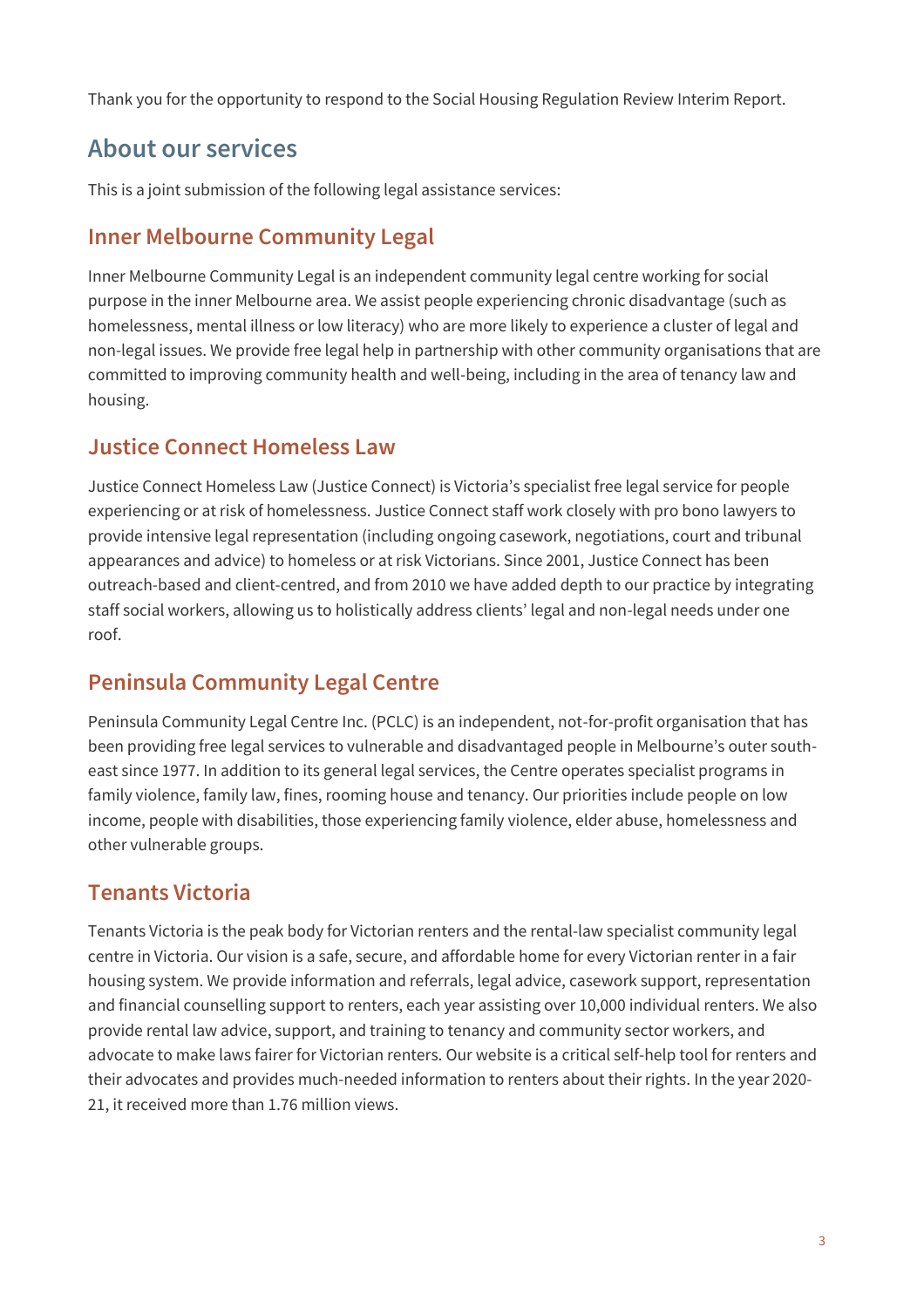### Victorian Aboriginal Legal Service

The Victorian Aboriginal Legal Service (VALS) is an Aboriginal Community Controlled Organisation (ACCO). VALS was established in 1973 to provide culturally safe legal and community justice services to Aboriginal and/or Torres Strait Islander people across Victoria. VALS' vision is to ensure that Aboriginal people in Victoria are treated equally before the law; our human rights are respected; and we have the choice to live a life of the quality we wish.

### Victoria Legal Aid

Victoria Legal Aid helps people with legal problems involving family breakdown, child protection, family violence, criminal matters, social security, mental health, discrimination, guardianship and administration, fines, immigration, tenancy and debt. Our clients are often people who are socially and economically disadvantaged, people with disability or experiencing mental health issues, children, people from culturally and linguistically diverse backgrounds and those who live in remote areas. During 2020–21 we helped 74,670 unique clients. Our work in residential tenancy is focused on tenants facing disadvantage, marginalisation and risk of homelessness.

### West Heidelberg Community Legal

West Heidelberg Community Legal (WHCL) is a community legal centre that provides free legal services to vulnerable and disadvantaged people in the City of Banyule. Our services are targeted to those least able to access legal assistance, including those experiencing poverty, chronic illness, mental health issues and disability and those who are from a refugee background. WHCL operates as a unique fully integrated health-justice partnership with Banyule Community Health (BCH). WHCL and BCH are founded on an acute understanding of the inseparable link between good health, social inclusion and secure, affordable and appropriate housing. This underpinning is evident across BCH's programs, and in particular WHCL, which has considerable experience in the provision of tenancy and housing-related services.

### **WEstjustice**

WEstjustice is a community legal centre servicing the Western suburbs of Melbourne, across the local government areas of Maribyrnong, Hobsons Bay and Wyndham. Our tenancy program reaches further into the additional local government areas of Melbourne and Moonee Valley. We work in partnership with our local communities to design and deliver services that are integrated into the places our clients already go. We provide free legal advice, representation, education, community development, advocacy and policy across four impact areas: family violence and family law, youth, culturally and linguistically diverse (CALD) communities, and people facing economic injustice.

### Youthlaw

<span id="page-3-0"></span>Youthlaw is Victoria's state-wide free community legal centre for young people under 25 years of age. Youthlaw works to address the legal issues facing young people through legal services, advocacy, law reform and preventative education programs, within a human rights and social justice framework. Youthlaw is based in Carlton and works closely with Frontyard Youth Services.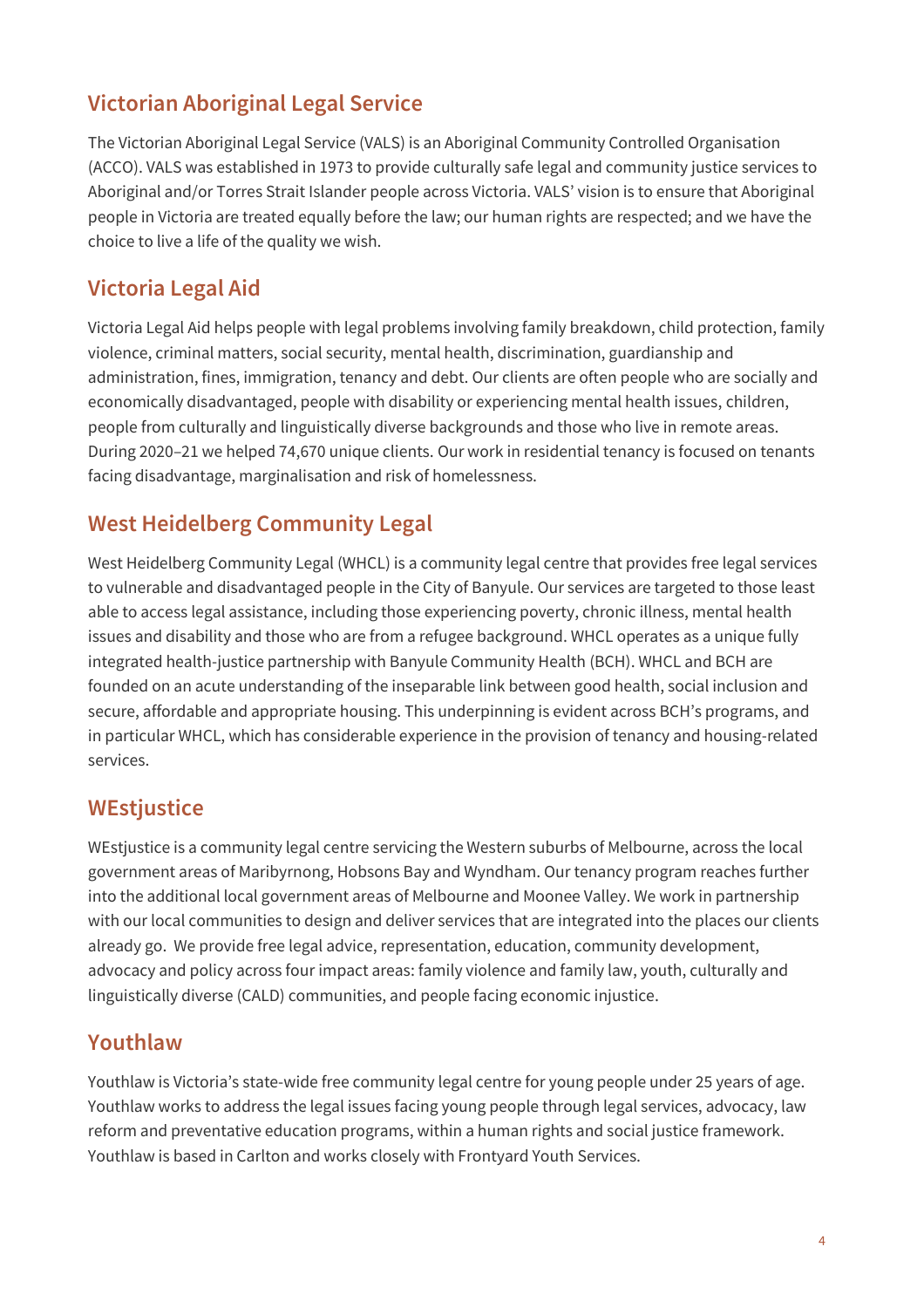# Contact point for enquiries

Please direct any queries in relation to this submission to Jennifer Beveridge, CEO, by email to [jennifer.beveridge@tenantsvic.org.au](mailto:jennifer.beveridge@tenantsvic.org.au) or Agata Wierzbowski, Director of Client Services, by email to [agata.wierzbowski@tenantsvic.org.au.](mailto:agata.wierzbowski@tenantsvic.org.au)

## <span id="page-4-0"></span>Summary of our recommendations

We jointly recommend:

1. That section 330A of the *Residential Tenancies Act 1997* (Vic) should be amended to add new criteria for consideration in the 'reasonable and proportionate test', as follows:

> Where the residential rental provider is a social housing provider, the Tribunal must consider the following:

- i. The specific obligations of the social housing provider under the *Housing Act 1983*  (Vic), performance standards, any service charter, and its own policies;
- ii. Whether the housing provider has made all reasonable efforts to transfer, relocate or otherwise secure alternative accommodation for the renter; and
- iii. Whether the order is sought as a genuine avenue of last resort.
- 2. In order for tenancy sustainment to be embedded in the social housing regulatory framework, we support the following range of initiatives:
	- a. Requiring more effective and consistent tenancy sustainment policies across the whole social housing sector, drawing on best practice models, such as those that:
		- i. Embed an understanding of the role and responsibilities of the social landlord in policy content, including by meaningfully and concretely incorporating a focus on early intervention, problem-solving, support and referral;
		- ii. Are sufficiently detailed to support housing workers to make consistent, transparent and appropriately documented decisions based on relevant considerations, including the *Charter of Human Rights and Responsibilities Act 2006* (Vic);
	- b. Mandating improved and consistent processes for addressing rental arrears across the social housing sector, drawing on the Department of Fairness, Families and Housing (DFFH) rent-arrears management policies as an example of best practice;
	- c. Better coordination and facilitation of transferring people into appropriate housing with adequate support services;
	- d. Supporting the housing workforce to identify and refer renters for support.
- 3. In order to meaningfully clarify that the Charter applies to all social housing renters, the Victorian Government should: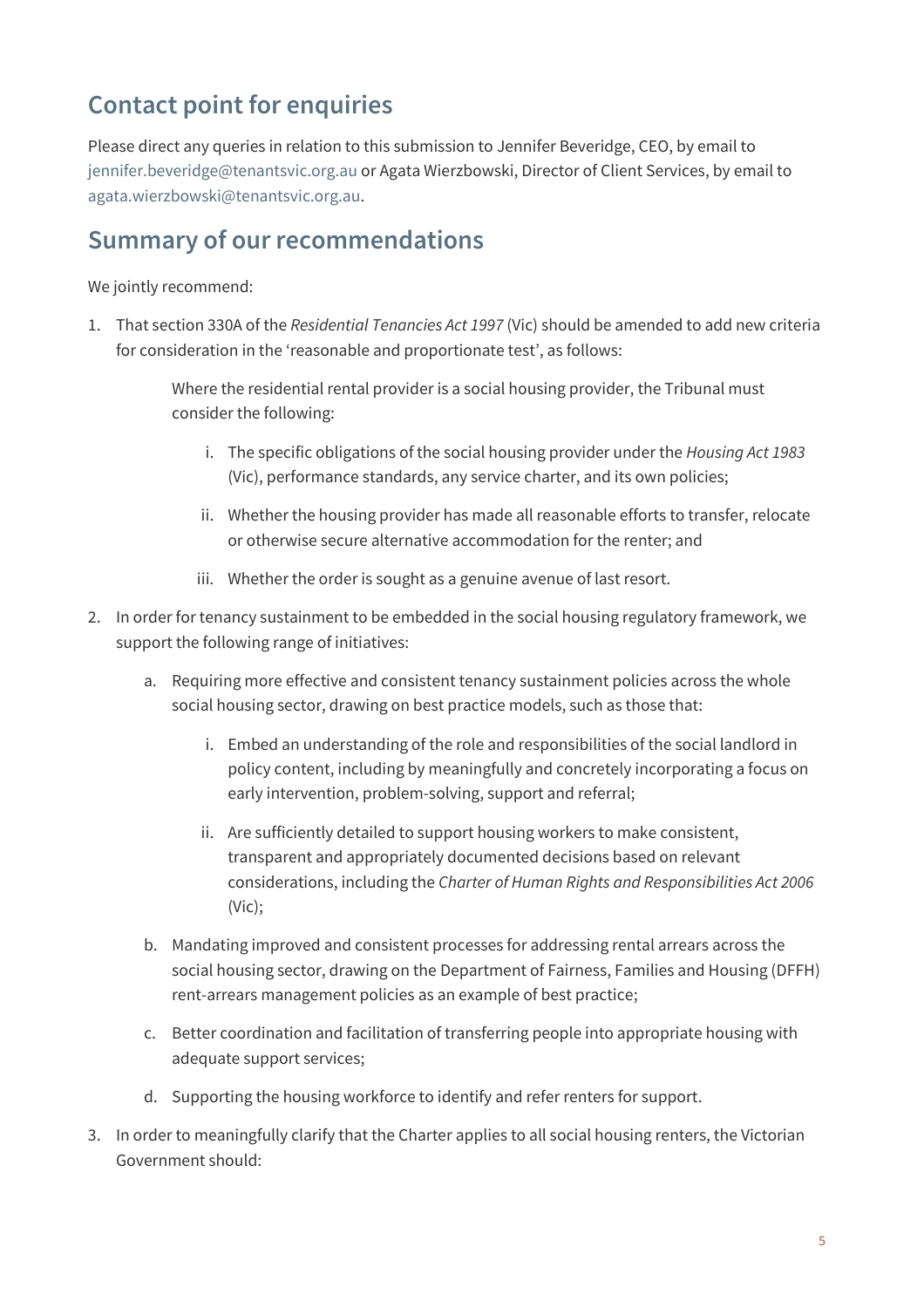- a. Make legislative amendments to expressly include community housing providers that are registered under section 84 of the *Housing Act 1983* (Vic) as 'public authorities' for the purposes of the Charter;
- b. Include compliance with the Charter as an enforceable performance standard for all social housing providers;
- a. Ensure VCAT has jurisdiction to consider Charter compliance.
- 4. In order to embed the interests of current, future and prospective renters in law, the Victorian Government should make legislative amendments to include the right to housing in the Charter.
- 5. The proposed service charter should be sufficiently particularised and enforceable by individual renters, and introduce a set of mandatory and enforceable benchmark policies for all social housing providers in at least the following key areas:
	- a. Sustaining housing;
	- b. Access to temporary absence;
	- c. Rental arrears;
	- d. Rent setting and review;
	- e. Disability and family violence modification;
	- f. Reviewable complaints process;
	- g. Maintenance and repairs.
- 6. In order to ensure equal renter access to information across the social housing landscape, amendments to the definition of 'agency' in the *Freedom of Information Act 1982* (Vic) to include any agency registered under section 84 of the *Housing Act 1983* (Vic).
- 7. That the new social housing dispute resolution body takes the form of either:
	- a. A new entity, such as a Social Housing Ombudsman or Commissioner; or
	- b. Clarifying that the Victorian Ombudsman's jurisdiction is expanded to include an expanded social-housing complaints-handling function.
- 8. That this body aligns with the following principles:
	- a. It is a single-entry point for all social housing complaints escalated beyond the internal complaints process;
	- b. One consistent external dispute resolution process is introduced for all social housing renters, which does not diminish current renters', and in particular public housing renters', rights;
	- c. The dispute resolution body's jurisdiction covers as wide a range of disputes as possible, and exclusions from its jurisdiction are minimal;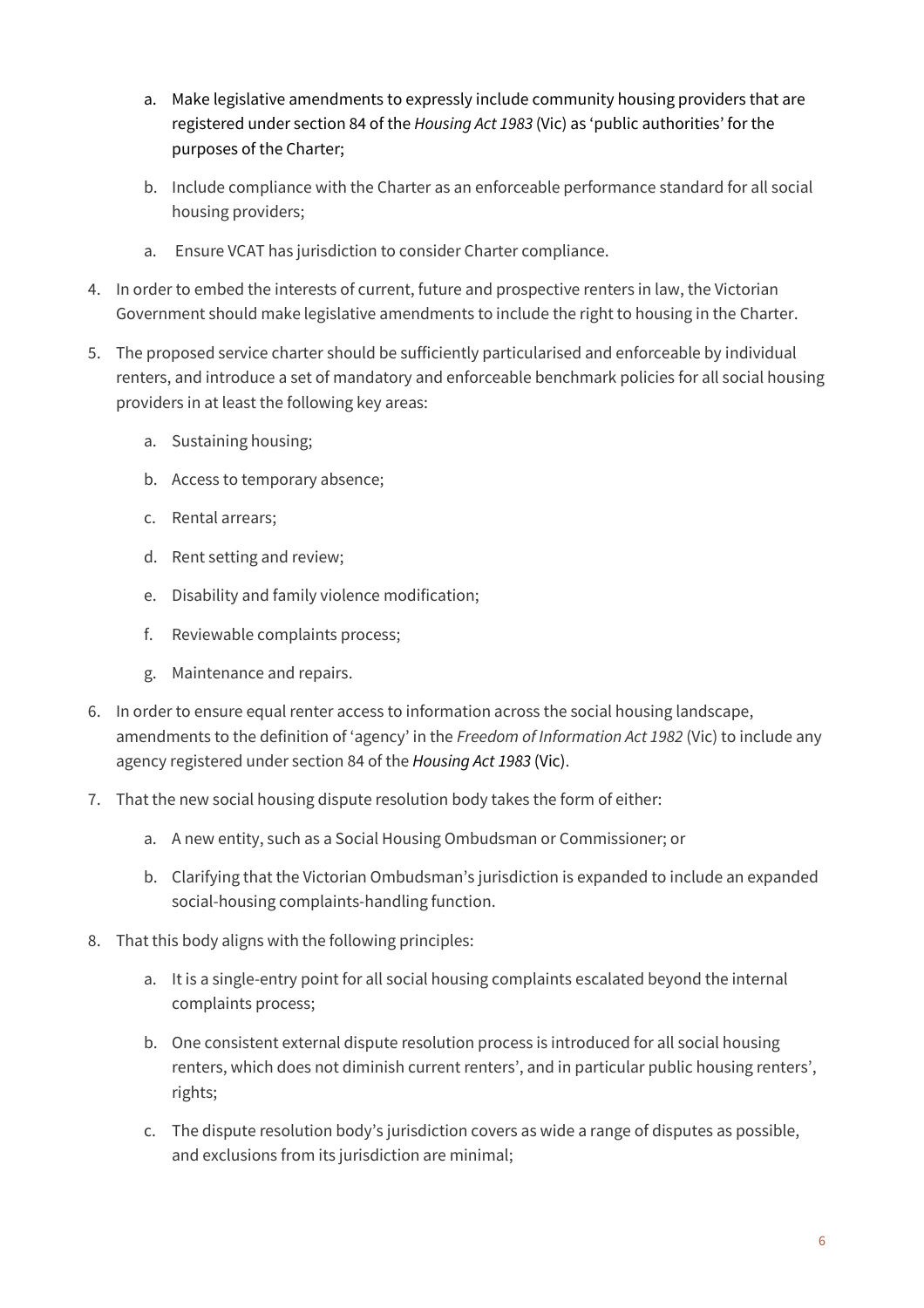- d. The body is independent, including being an independent body separate from government departments that play a role in funding social housing;
- e. It is guided by a clear purpose related to dispute resolution, for example to provide a 'fair, independent and effective dispute resolution service for renters and rental providers';
- f. It has in place a robust information sharing mechanism with the regulator;
- g. It can make binding decisions, in a manner similar to the Australian Financial Complaints Authority (AFCA) in that:
	- i. If the renter agrees to a proposed determination of the scheme within 30 days of the determination being proposed, the determination will then be made and binding upon both rental provider and renter;
	- ii. If the renter does not agree, the body would not make a determination, and the renter or rental provider would be free to pursue remedy before VCAT;
- h. If (g) is not available, all parties would be able to apply for merits review of any binding order made by the scheme to VCAT.
- 9. The Victorian Government should provide additional and adequate funding to legal assistance services to support the anticipated growth in the number of social housing renters, to support their participation in the proposed dispute resolution process, and to sustain the strength of the regulatory framework by supporting renters to raise meritorious complaints against housing providers in cases of regulatory non-compliance.
- 10. The Victorian Government should fund free and high-quality education of different forms (including in-person training and training tailored to particular rental provider groups) for rental providers and property managers, which includes the following content:
	- a. Legal obligations in relation to:
		- i. Their basic duties and obligations as rental providers;
		- ii. Minimum standards, maintenance and repairs;
		- iii. Payment of compensation, when and where required;
		- iv. Family and personal violence, including modifications;
		- v. The process of advertising for renters, and establishment of a new rental agreement;
		- vi. Rights of entry, and how to provide adequate notice;
		- vii. The process of ending a tenancy;
	- b. What is family violence, and how to support someone who is experiencing family violence;
	- c. What is trauma, and how to work with someone who has experienced trauma.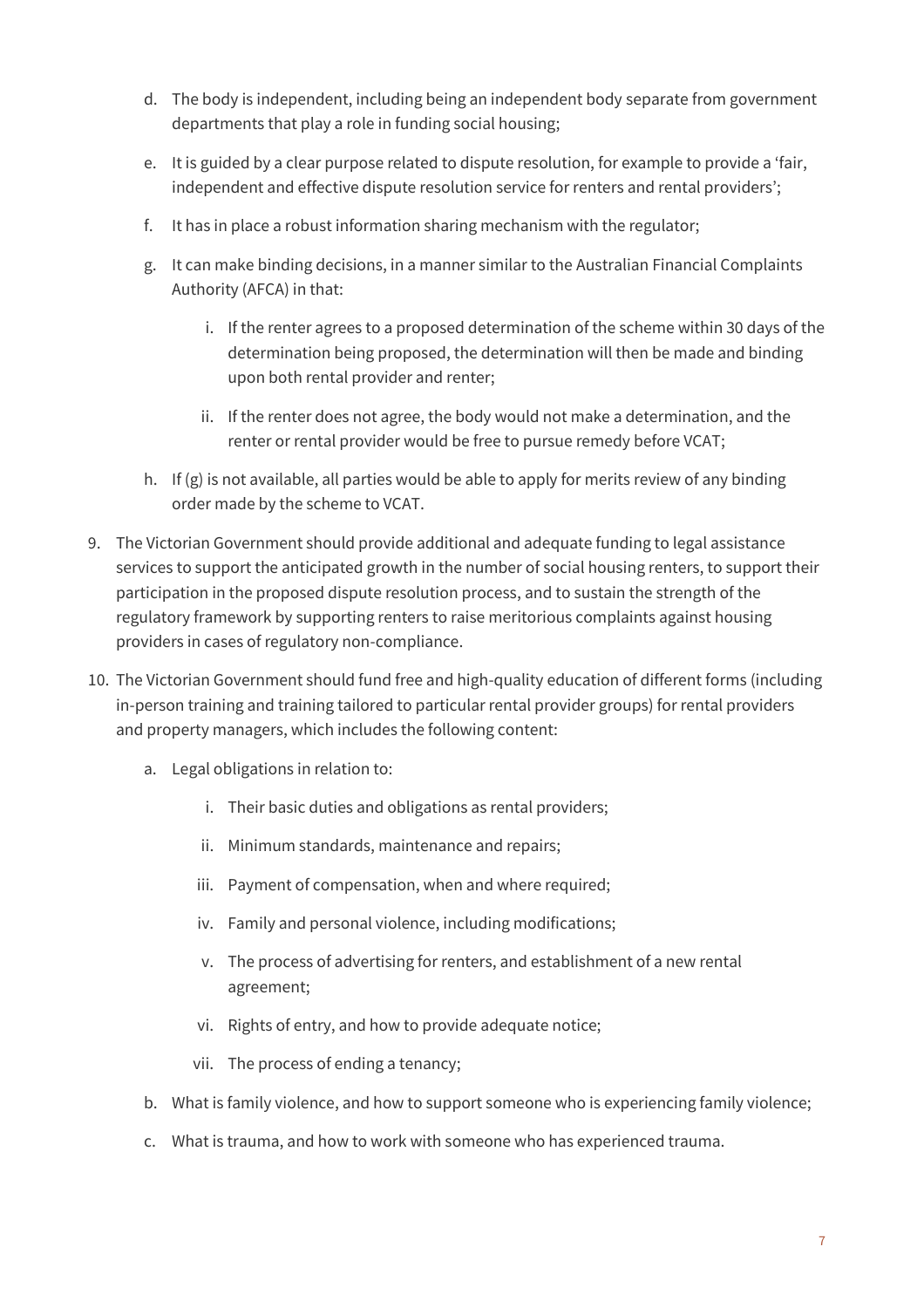# <span id="page-7-0"></span>Introduction

The length and density of the Social Housing Regulation Review (SHRR) Interim Report demonstrates the breadth and complexity with which the Review Panel has had to grapple in this review. We congratulate the Panel on a comprehensive, detailed and considered response to its Terms of Reference, and to its openness to new approaches, and willingness to survey international best practice, in particular Scotland, in informing its recommendations.

As set out below, we welcome a number of the key system reforms identified by the SHRR Interim Report. In this submission, we provide further feedback on how to implement these important reforms to ensure Victorians have access to safe, affordable and secure housing.

# <span id="page-7-1"></span>No evictions into homelessness

### Sustaining tenancies

Tenancy sustainment is a key component of any social housing regulatory framework. We welcome the explicit recognition of the need for a stronger standard in sustaining tenancies, including a 'no evictions into homelessness' policy. The social housing system provides a critical safety net to stop people ending up in the homelessness services system.

In order for tenancy sustainment to be embedded in the social housing regulatory framework, we propose a range of initiatives across laws, regulation and policies, including:

- Stronger and more consistent tenancy sustainment policies, including mandating improved processes for addressing rental arrears (see below);
- Better coordination and facilitation of transferring people into appropriate housing with adequate support services;
- Legislative change to the *Residential Tenancies Act* (see below);
- Improving access to integrated legal services (see below);
- Supporting the housing workforce to identify and refer renters for support;
- Stronger and more consistent tenancy sustainment policies.

The Panel has noted that there is a wide variance in approaches to sustaining tenancies in social housing and particularly in the community housing sector. Achieving consistency must be an aim of any reform. Within the current social housing landscape, best practice for a tenancy sustainment model is the DFFH Public Housing Policy and Practice Manuals<sup>1</sup>.

Some community housing providers' policies share elements with DFFH operational guidelines, suggesting that the community housing model can well sustain an approach more protective of renter security. Examples of good practice within the sector should be used as a basis to develop a model of tenancy sustainment or end of tenancy policy which is equivalent to that applicable in public housing. Adoption of this policy should become part of the relevant performance standard and any tenancy

<sup>&</sup>lt;sup>1</sup> [Public housing policy and practice manuals -](https://providers.dffh.vic.gov.au/public-housing-policy-and-practice-manuals) DFFH Service Providers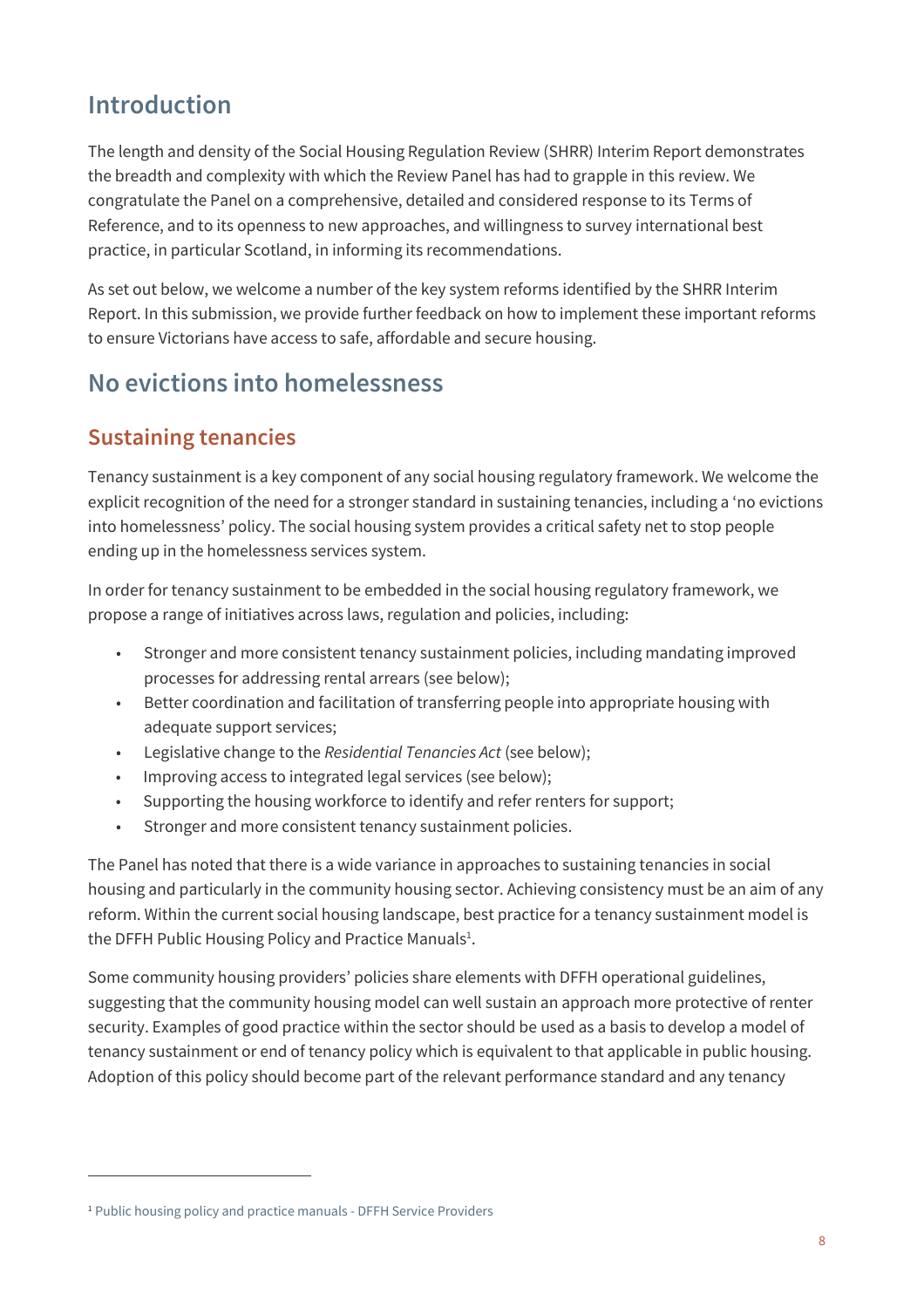failures caused by provider-initiated action (i.e., eviction) reported annually to the Housing Registrar, which would benchmark these results.

Specific elements associated with better outcomes for renter housing security are 'tenancy sustainment' or 'end of tenancy' policies that:

- Embed an understanding of the role and responsibilities of the social landlord in policy content, including by meaningfully and concretely incorporating a focus on early intervention, problemsolving, support and referral;
- Are sufficiently detailed to support housing workers to make consistent, transparent and appropriately documented decisions based on relevant considerations, including the *Charter of Human Rights and Responsibilities Act 2006* (Vic).

### Legislative change to the *Residential Tenancies Act*

Currently, the 'reasonable and proportionate' test, introduced by the *Residential Tenancies Amendment Act 2018* (Vic), is silent on social housing providers' particular responsibility to pursue eviction only as a last resort. Eviction is, ultimately, a legal process. Amending the 'reasonable and proportionate' test to require consideration of whether a social housing provider has met the standards expected of a socially responsible landlord (as defined either by case law, regulation, or performance standards) ensures that these expectations are given substantive legal weight.

We therefore recommend that section 330A of the *Residential Tenancies Act 1997* (Vic) should be amended to add new criteria for consideration where the rental provider is a social housing provider, as follows:

- The specific obligations of the social housing provider, under the *Housing Act*, performance standards, and its own policies;
- Whether the housing provider has made all reasonable efforts to transfer, relocate or otherwise secure alternative accommodation for the renter;
- Whether the order is sought as an avenue of last resort.

### Mandating improved processes for addressing rental arrears

While the evidence shows that social housing tenancies end for a range of reasons, 2 key tendencies are highlighted by the evidence cited by the Panel in its Interim Report. The first is that community housing renters are more likely to experience eviction (understood as a forced move connected to a legal process initiated by a landlord) than public housing renters. The second is that the majority (an overwhelming majority when rooming houses are excluded) of these evictions are related to rental arrears.

This evidence clearly suggests that improving processes for addressing rental arrears in the community housing sector could significantly reduce the number of tenancies failing due to eviction. It should also mitigate one of the key concerns raised by the Panel about the cost to those impacted by anti-social behaviour and neighbour disputes being a potential 'trade-off' for fewer evictions. In fact, these issues appear only to be an operative factor in a very small minority of evictions. However, in such cases, in which issues related to renter conduct are relevant, it remains an obligation of a social housing provider to consider and pursue all reasonable avenues to avoid evicting renters. There are best practice examples of this approach – see Jenny's story below.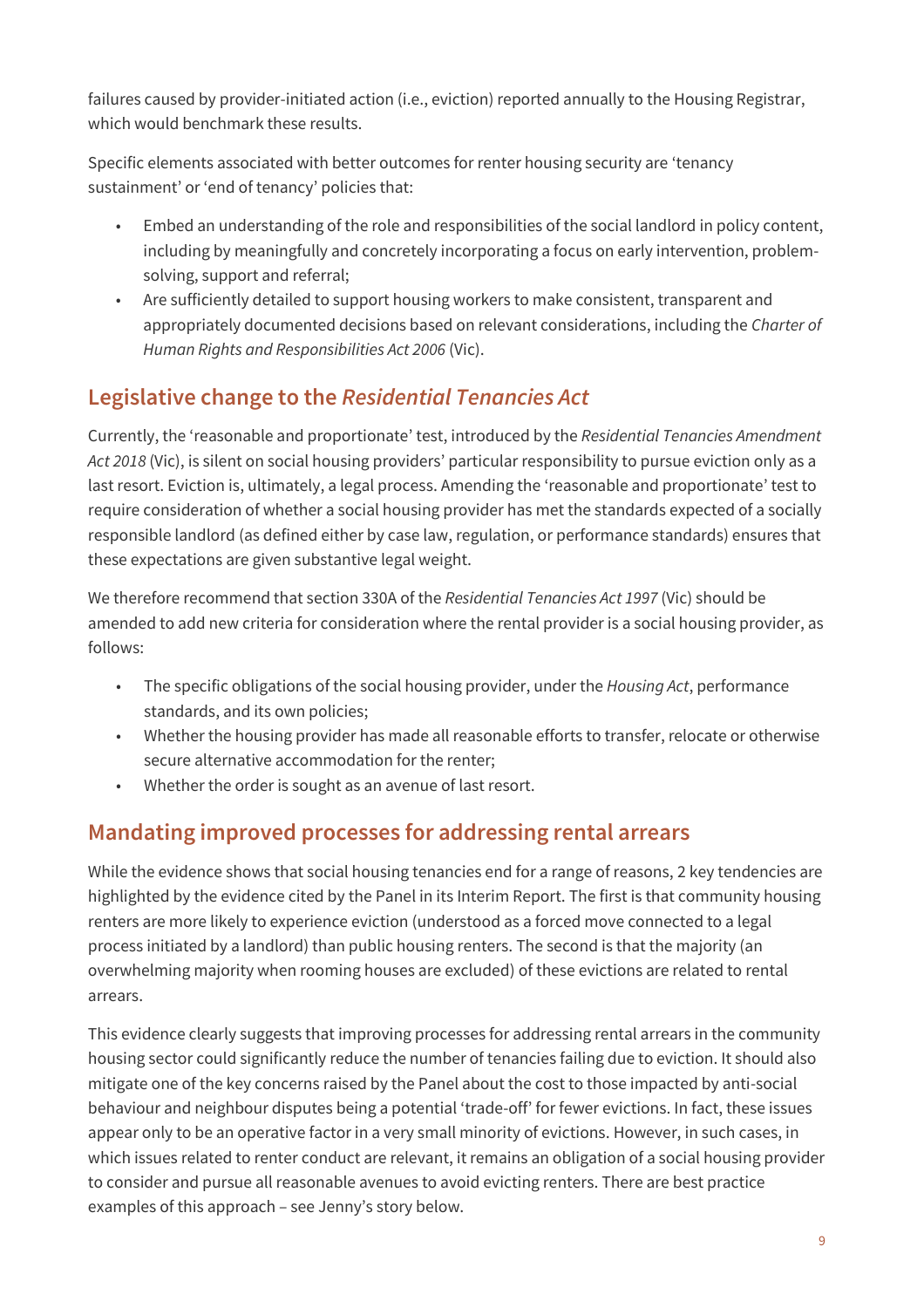#### Jenny's story:

Jenny has a history of family violence and homelessness. She was housed in an apartment with her current partner as part of the Homelessness 2 Housing program, a Victorian Government response to the COVID-19 pandemic.

Her apartment was positioned amongst privately owned and occupied or let apartments. Soon after moving in, the community housing rental provider began receiving complaints about excessive noise coming from the apartment and common areas. This included behaviour like shouting and moving shopping trolleys up and down the driveway in the middle of the night.

Jenny didn't deny the allegations and agreed to a compliance order by VCAT upon the community housing rental provider's application. Negotiations occurred between the client's lawyer, housing support worker and community housing manager to try to achieve a solution to the situation. Unfortunately, complaints continued to be received and an application was made to VCAT seeking possession of the rented premises. However, Jenny was agreeable to being transferred to another home and the community housing provider identified a vacancy in a more appropriate home under its management. Both parties agreed to a transfer of tenancy, and the client has since indicated that she is much happier in her new home.

It is also the case that DFFH, which has best-practice rent-arrears management policies, annually collects a higher proportion of rent due than is the average across the community housing sector<sup>2</sup>. Again, this should mitigate any concern that a potential 'trade-off' for a reduced reliance on eviction in managing arrears in the community housing sector will negatively impact providers' ability to collect rents. In any event, rent collection percentages in both public and community housing show that outstanding arrears are vanishingly small, and should not represent a significant financial burden on providers.

#### Recommendations

1. That section 330A of the *Residential Tenancies Act 1997* (Vic) should be amended to add a new criterion for consideration in the 'reasonable and proportionate test', as follows:

> Where the residential rental provider is a social housing provider, the Tribunal must take not consideration the following:

- i. The specific obligations of the social housing provider under the Housing Act, performance standards, any service charter, and its own policies;
- ii. Whether the housing provider has made all reasonable efforts to transfer, relocate or otherwise secure alternative accommodation for the renter; and
- iii. Whether the order is sought as a genuine avenue of last resort.

<sup>&</sup>lt;sup>2</sup> The public housing rent collected percentage was 99.7% in 2015-16 (the last time this figure was publicly reported by the Productivity Commission). The community housing sector average rent collected percentage was 98.7% in 2020-21 according to the Housing Registrar. See[: https://www.pc.gov.au/research/ongoing/report-on-government-services/2017/housing-and](https://aus01.safelinks.protection.outlook.com/?url=https%3A%2F%2Fwww.pc.gov.au%2Fresearch%2Fongoing%2Freport-on-government-services%2F2017%2Fhousing-and-homelessness%2Fhousing&data=04%7C01%7Cagata.wierzbowski%40tenantsvic.org.au%7Ca3f9e08ab4624e6eb31008d9ef5cba7f%7C24442273d3a043c692cae9c1b0ed8a35%7C0%7C0%7C637804003827298077%7CUnknown%7CTWFpbGZsb3d8eyJWIjoiMC4wLjAwMDAiLCJQIjoiV2luMzIiLCJBTiI6Ik1haWwiLCJXVCI6Mn0%3D%7C3000&sdata=8t5d6QNPt909qW0kbJsJVBsu57Pr6HLxjxs2GRsVAjE%3D&reserved=0)[homelessness/housing](https://aus01.safelinks.protection.outlook.com/?url=https%3A%2F%2Fwww.pc.gov.au%2Fresearch%2Fongoing%2Freport-on-government-services%2F2017%2Fhousing-and-homelessness%2Fhousing&data=04%7C01%7Cagata.wierzbowski%40tenantsvic.org.au%7Ca3f9e08ab4624e6eb31008d9ef5cba7f%7C24442273d3a043c692cae9c1b0ed8a35%7C0%7C0%7C637804003827298077%7CUnknown%7CTWFpbGZsb3d8eyJWIjoiMC4wLjAwMDAiLCJQIjoiV2luMzIiLCJBTiI6Ik1haWwiLCJXVCI6Mn0%3D%7C3000&sdata=8t5d6QNPt909qW0kbJsJVBsu57Pr6HLxjxs2GRsVAjE%3D&reserved=0)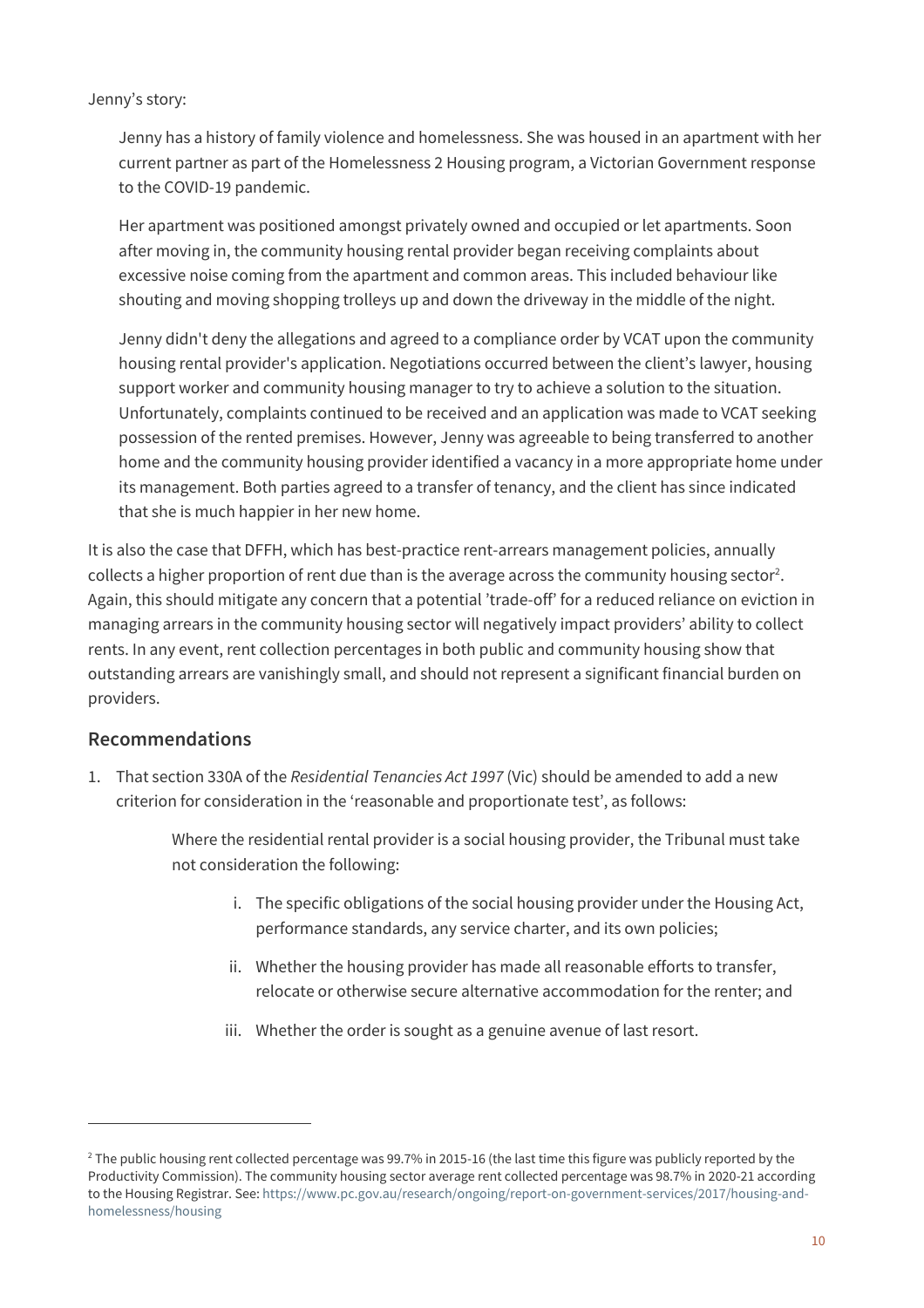- 2. In order for tenancy sustainment to be embedded in the social housing regulatory framework, we support the following range of initiatives:
	- a. Requiring more effective and consistent tenancy sustainment policies across the whole social housing sector, drawing on best practice models, such as those that:
		- i. Embed an understanding of the role and responsibilities of the social landlord in policy content, including by meaningfully and concretely incorporating a focus on early intervention, problem-solving, support and referral;
		- ii. Are sufficiently detailed to support housing workers to make consistent, transparent and appropriately documented decisions based on relevant considerations, including the *Charter of Human Rights and Responsibilities Act 2006* (Vic);
	- b. Mandating improved and consistent processes for addressing rental arrears across the social housing sector, drawing on the DFFH rent-arrears management policies as an example of best practice;
	- c. Better coordination and facilitation of transferring people into appropriate housing with adequate support services;
	- d. Supporting the housing workforce to identify and refer renters for support.

### <span id="page-10-0"></span>Renters at the centre

We warmly welcome the Panel's Proposal 1.3 to clarify that the *Charter of Human Rights and Responsibilities Act 2006* (Vic) (Charter) applies to registered housing agencies. This is a critical component of ensuring renters' rights are protected in the social housing system. This has been a recommendation from the legal assistance sector for a number of years to ensure that community housing renters' Charter rights are explicitly recognised.

In response to the Panel's question 1.3 in relation to practical implementations from such an action, we submit that in order for the Charter to be meaningful in protecting renter rights, it will need to be operationalised through consistent and enforceable policies and accountability mechanisms, better training and support of housing provider staff to make Charter-compliant decisions and ensuring that VCAT has jurisdiction to consider Charter compliance.

We support the objective of putting renters at the centre of the social housing system. However, we query whether the proposed change to the objects of the *Housing Act 1983* (Vic) is the best way to achieve this. The current objects include 'to ensure that every person in Victoria has adequate and appropriate housing at a price within his or her means'.<sup>3</sup> To alter the wording to 'protect and safeguard the interests of current, prospective and future tenants'<sup>4</sup> could unintentionally require the interests of future or prospective tenants to be balanced against the needs of current renters, or vice versa. This approach risks putting different groups of renters' interests in conflict, or competition, with each other.

<sup>3</sup> *Housing Act 1983* (Vic) s 6.1(a)

<sup>4</sup> Interim report 1.1, 12.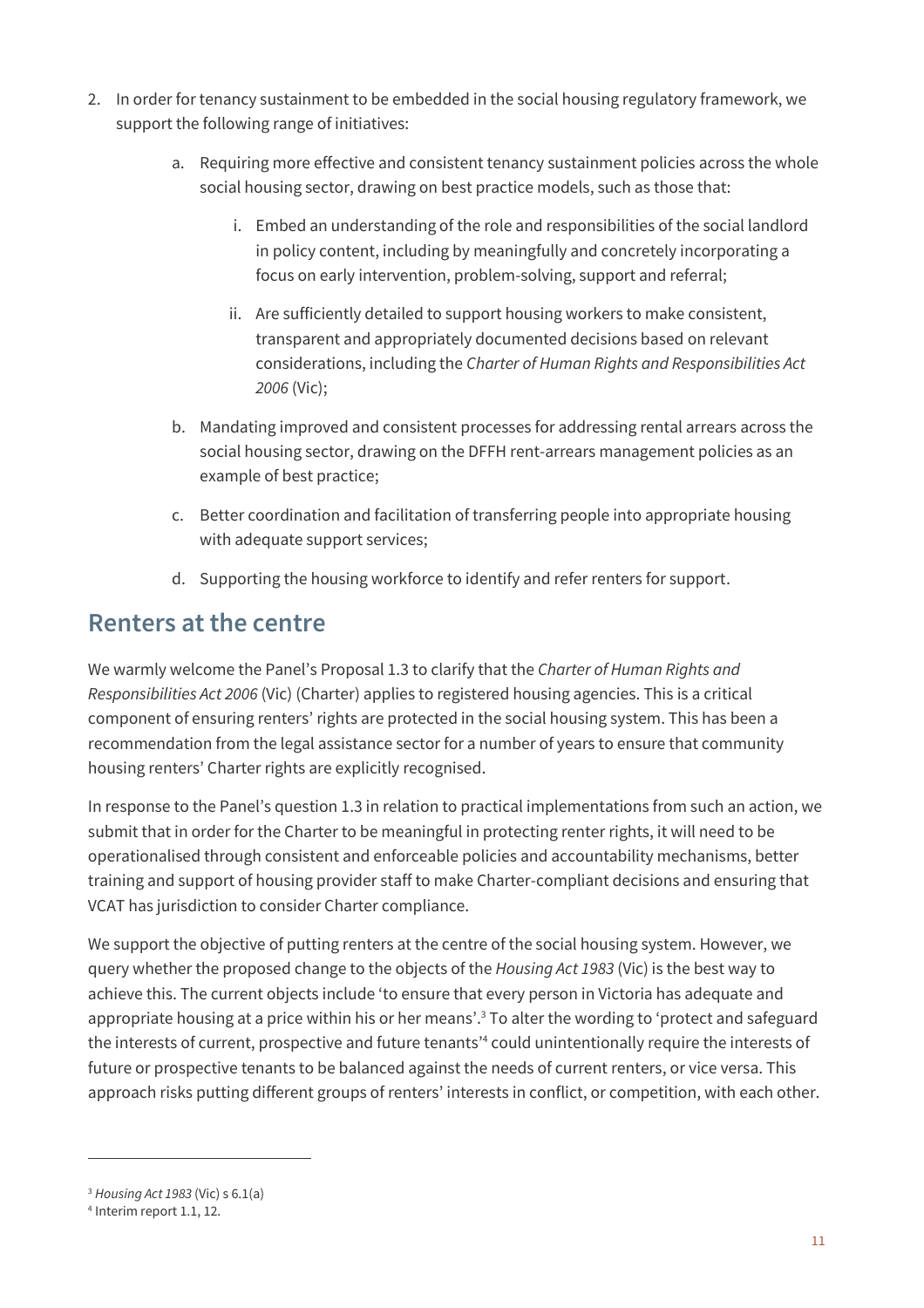We understand the intention of the Panel is to ensure the objective of social housing regulation encourages an approach that supports growth of the social housing sector, while making renters' interests central, and to ensure the government of the day is accountable for meeting this objective through providing detail in documents 'such as an annual statement of ministerial priorities and other guidance material'.<sup>5</sup> We support this principled position to create a sustainable growth strategy to meet the housing needs of renters. Further we believe this position requires bolder and more substantive action that recognises housing is a universal human right. For this reason, it is our submission that the Panel should recommend the creation of the right to housing in the Charter<sup>6</sup>. This would make a clear statement that the current, and future, governments are committed to, and will develop, strategies to work towards the objective that every Victorian has a place to call home.

Finally, we support an equality of treatment

#### Recommendations

- 3. In order to meaningfully clarify that the Charter applies to all social housing renters, the Victorian Government should:
	- a. Make legislative amendments to expressly include community housing providers that are registered under section 84 of the *Housing Act* as 'public authorities' for the purposes of the Charter;
	- b. Include compliance with the Charter as an enforceable performance standard for all social housing providers;
	- c. Ensure VCAT has jurisdiction to consider Charter compliance;
- 4. In order to embed the interests of current, future and prospective renters in law, the Victorian Government should make legislative amendments to include the right to housing in the Charter.

# <span id="page-11-0"></span>Enforceability and consistency of service standards

We strongly support the need for consistency in service standards across public and community housing to ensure equity and transparency for renters regardless of their rental provider. We note as per our feedback below and in our previous submissions to the Review that consistent benchmark policies and explicit protection of renters' rights are critical to ensure consistency across public and community housing, and that these rules should be of a standard equivalent to the tenancy management policies of public housing. As the Panel sets out at page 29 of its Interim Report, it is unclear what some of the performance standards mean in practice, and '[t]here may be scope to provide greater guidance and support to implement this standard'. Required benchmark policies in key areas would provide such guidance. We note that our colleagues at the Victorian Council of Social

<sup>5</sup> Interim report, 12.

<sup>6</sup> See Hon. Kevin Bell, "Homelessness as Human Right Issue" (Editorial) Available at:

[https://www.monash.edu/research/better-governance-and-policy/policy-insights/housing-and-homelessness/homelessness](https://www.monash.edu/research/better-governance-and-policy/policy-insights/housing-and-homelessness/homelessness-as-a-human-rights-issue)[as-a-human-rights-issue](https://www.monash.edu/research/better-governance-and-policy/policy-insights/housing-and-homelessness/homelessness-as-a-human-rights-issue) Accessed: 11 Feb 2022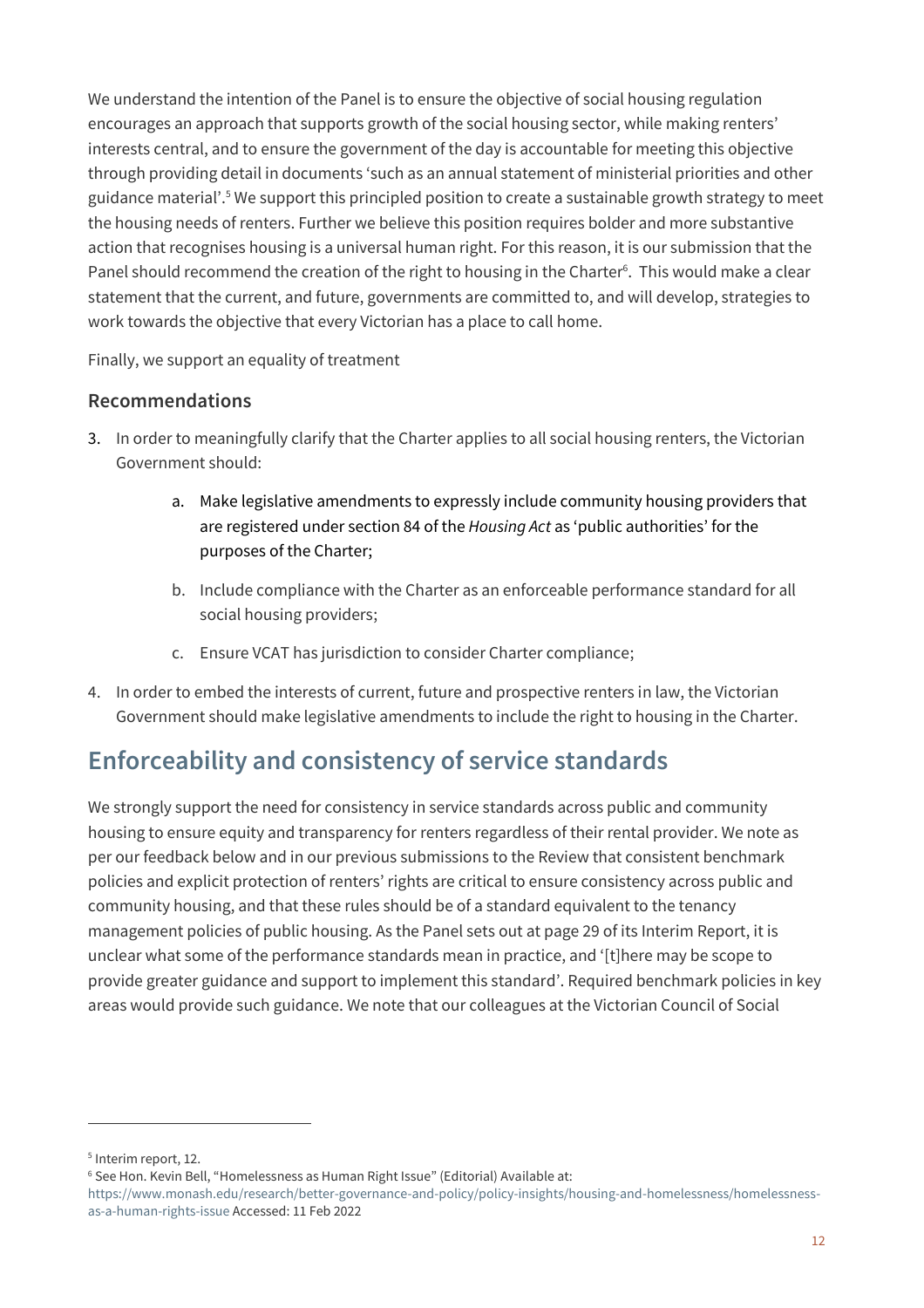Services (VCOSS) made a recommendation along similar lines to the Panel in response to Consultation Papers 2 and 3.7

While we are cautiously supportive of the proposal to implement a common service charter, this must not come in place of a minimum set of benchmark policies for all social housing providers in a number of key areas, as set out in our recommendation below. As we read the Panel's current Proposal 1.2 in relation to the service charter, the charter would not be directly enforceable by individual renters, and therefore could not be relied upon in a dispute between renters and their housing providers about key aspects of their housing, such as repairs, rent-setting, debts or eviction. This would risk the charter operating in a similar way to the current performance standards – having limited impact in cases where a housing provider presents as unwilling to comply with its legal and standard requirements. In these circumstances there is a need for clear and consistent minimum set of renter rights and the ability to enforce those rights through appropriate and accessible dispute-resolution mechanisms. There should be a willingness to see a service charter matched with accountable and consistent service delivery.

The review of public sector maintenance contracts is particularly welcome, and we strongly support the proposal for maintenance to be provided in-house to address ongoing issues with the maintenance of social housing (Proposal 5.3). We are also highly supportive of the recommendation in Proposal 5.1 that the *Residential Tenancies Act* minimum standards apply to all rental properties after January 2024. In addition to this recommendation, people living in social housing should have access to clear and comprehensive maintenance policies that ensure a consistent standard between public and community housing, where no renter is worse off.

Another important element of establishing consistency, and equality, of rights between public and community housing renters, is to ensure that these two groups of renters have equal access to information held about them by their housing provider under the *Freedom of Information Act 1982* (Vic). This is essential for transparency and accountability within the housing system. Obtaining such information can provide invaluable insight on the operation of a housing provider, as well as any areas of non-compliance. Currently, community housing organisations are not included in the definition of 'agency' in the *Freedom of Information Act 1982* (Vic), and we submit this needs to be amended to include any agency registered under section 84 of the *Housing Act 1983* (Vic).

Finally, we support the proposal that all social housing providers to undertake disability modifications (Proposal 5.7) and ensuring appropriate funding streams are made available for these modifications, noting that currently the system is creating confusion and backlog due to funding eligibility through NDIS and other schemes. We propose this should be extended to family violence modifications.

#### Recommendations

- 5. The proposed service charter should be sufficiently particularised and enforceable by individual renters, and introduce a set of mandatory and enforceable benchmark policies for all social housing providers in at least the following key areas:
	- a. Sustaining housing;

<sup>&</sup>lt;sup>7</sup> 'A contemporary social housing regulatory framework for Victoria: VCOSS Submission to the Social Housing Regulation Review –Consultation Papers 2 & 3' (September2021), recommendation 6, page 6.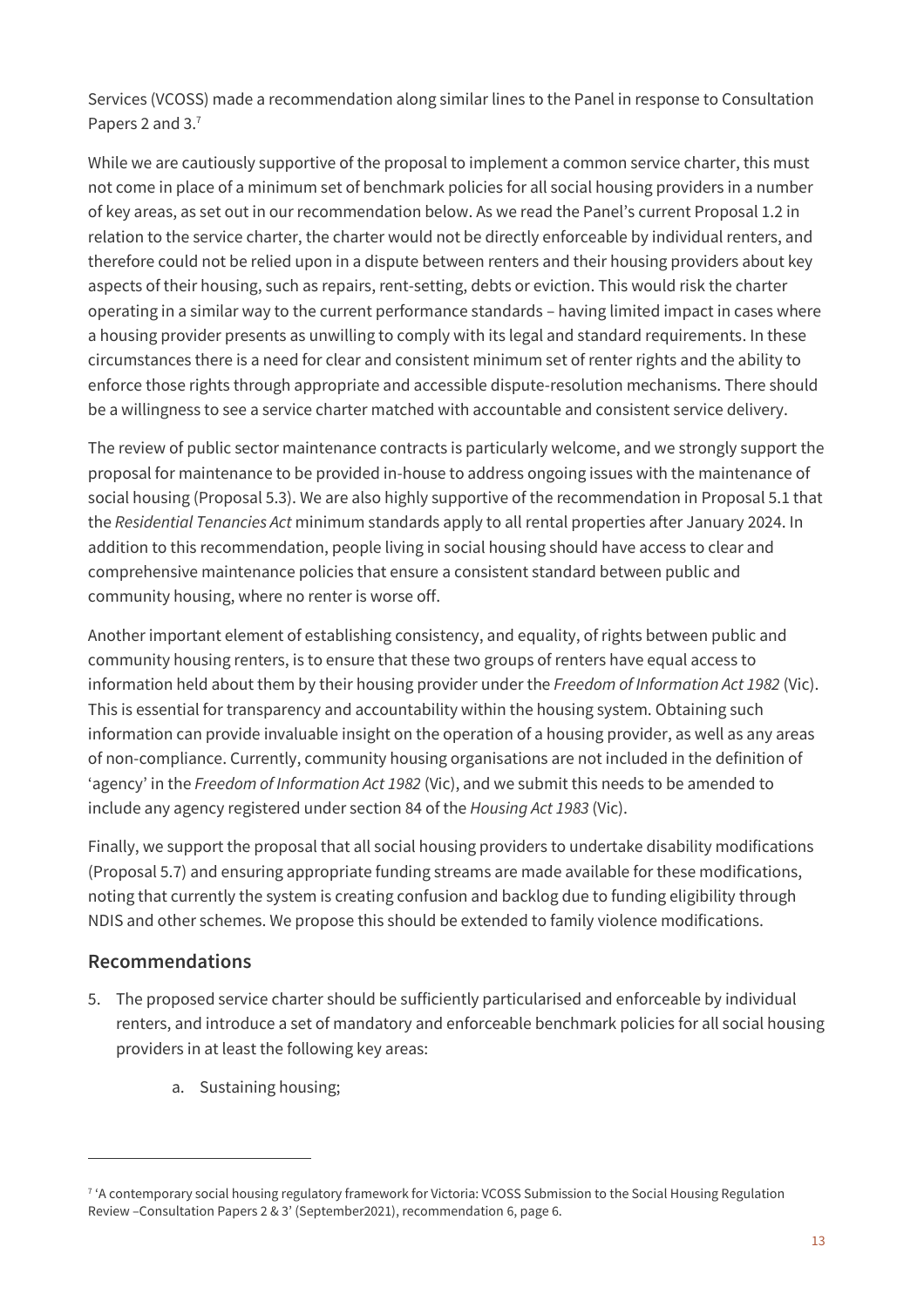- b. Access to temporary absence;
- c. Rental arrears;
- d. Rent setting and review;
- e. Disability and family violence modification;
- f. Reviewable complaints process;
- g. Maintenance and repairs.
- 6. In order to ensure equal renter access to information across the social housing landscape, amendments to the definition of 'agency' in the *Freedom of Information Act 1982* (Vic) to include any agency registered under section 84 of the *Housing Act 1983* (Vic).

### <span id="page-13-0"></span>Renter empowerment

Embedding renter involvement in policy and regulatory development and decision-making is key. However, renter empowerment does not equate to greater renter rights, and it is critical that renter rights are embedded in order to ensure that any involvement in policies, processes and decisionmaking are meaningful and not tokenistic.

Therefore, it is important that the proposed service charter and any associated benchmark policies and procedures should be developed in consultation with renters and their representatives. Placing renters at the centre of the decisions that are made about them is critical, and appropriately remunerated participation should be included at the individual housing agency and estate level. Genuine renter consultation should be required for all policy amendments and updates.

A dedicated representative and advocacy body to cover both public and community housing renters is welcome. We support the Panel's proposal that the current Victorian Public Tenancy Association be expanded and funded to include community housing renters.

# <span id="page-13-1"></span>Better dispute resolution mechanisms

We welcome the Panel's proposal at part 6 of the Interim Report to create a single independent complaints handling body to oversee complaints of both public and community housing renters, including ensuring a single entry-point to help renters navigate complaints and disputes. What is critical for the success of such a reform is that the single complaints body:

- Is independent, including being an independent body separate from government departments that play a role in funding social housing;
- Results in a streamlining and simplification of the current plethora of complaints processes available to social housing renters, while not diminishing current renters' rights;
- Covers as broad a range of disputes as possible, to remove the confusion relating to the exclusions on the jurisdiction of the Housing Appeals Office $^{\rm 8}$  and the Housing Registrar $^{\rm 9}$ ;

<sup>8</sup> [Appeal a decision | Housing.vic.gov.au](https://www.housing.vic.gov.au/appeal-decision)

<sup>&</sup>lt;sup>9</sup> Housing Act 1983, section 96(2).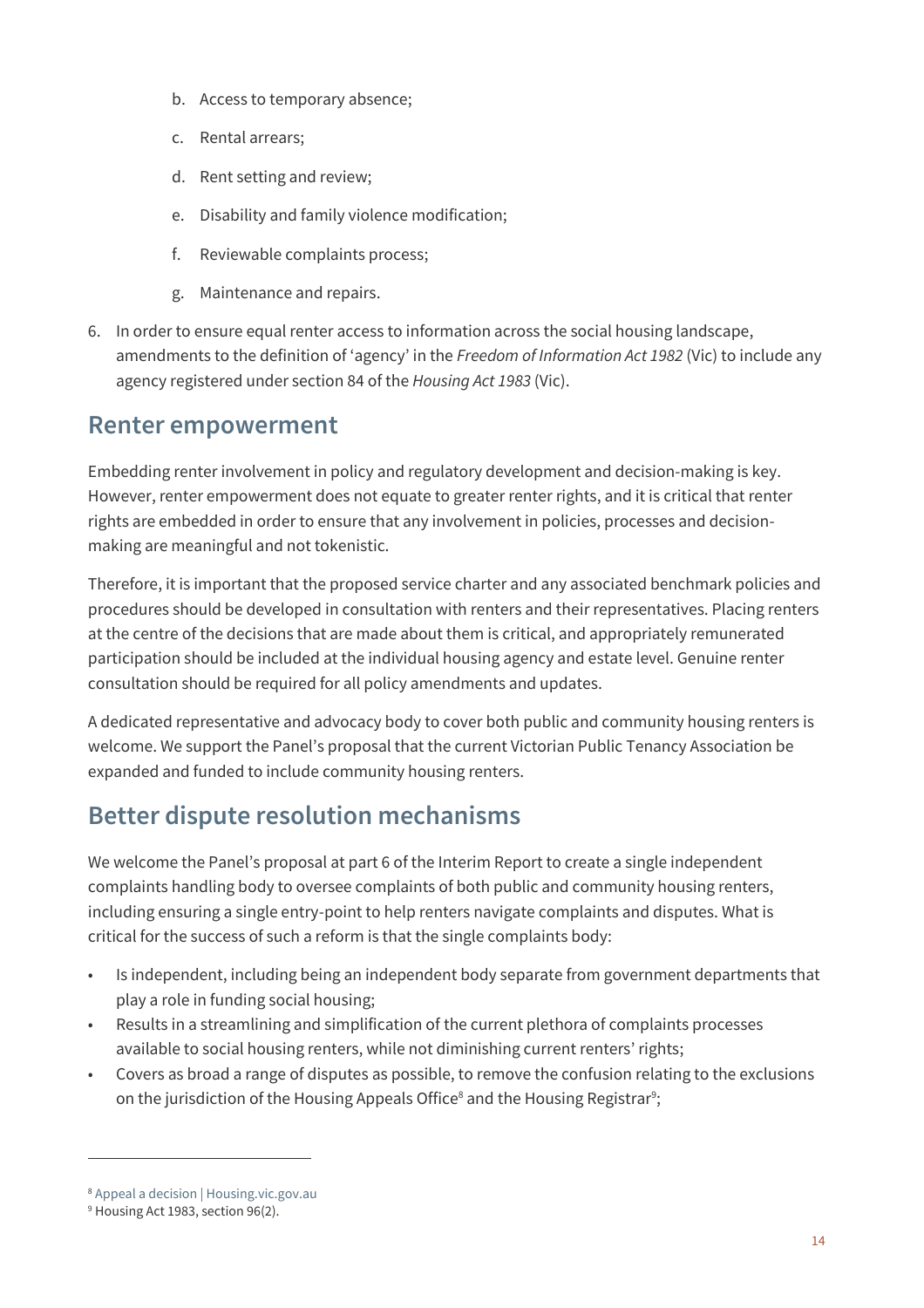- Is guided by a clear purpose related to dispute resolution, for example to provide a 'fair, independent and effective dispute resolution service for renters and rental providers';
- Has in place a robust information-sharing mechanism with the regulator, as proposed by the Panel in Proposal 6.3. To expand upon this, given the complaints body's optimal positioning to identify systemic issues in relation to renters' rights, it should be able to may make recommendations to the regulator for investigation and response;
- Has a fast-track process for low-value, single-issue disputes, in particular bond matters;
- Can make binding decisions, in a manner similar to the ACFA in that:
	- o In order to address the issue of the power imbalance between the renter and rental provider:
		- **■** If the renter agrees to a proposed determination by the scheme within 30 days of a determination being made, the determination would then be made and binding upon both rental provider and renter;
		- **EXECT** If the renter does not agree, the body would not make a determination, and the renter or rental provider would be free to pursue remedy before VCAT;
	- o If the above is not available, all parties would be able to apply for merits review of any binding order made by the scheme to VCAT.

For the above reasons, our preferred options for the proposed dispute resolution body are as follows:

- A new entity, such as a Social Housing Ombudsman or Commissioner; or
- Clarifying that the Victorian Ombudsman's jurisdiction is expanded to include an expanded socialhousing complaints-handling function as set out above.

Should such a new body be introduced, all renters appearing before it should have access to independent, funded legal support with the aim of sustaining tenancies, resolving disputes early and promoting better practices within social housing agencies and as part of a complainant-centred complaints model.

In relation to neighbourhood disputes, we respond with cautious interest to the proposal of a restorative justice model to resolve such disputes. Any such model must be trauma-informed and have cultural appropriateness at its core.

#### Recommendations

- 7. That the new social housing dispute resolution body takes the form of either:
	- a. A new entity, such as a Social Housing Ombudsman or Commissioner; or
	- b. Clarifying that the Victorian Ombudsman's jurisdiction is expanded to include an expanded social housing complaints handling function.
- 8. That this body aligns with the following principles:
	- a. It is a single-entry point for all social housing complaints escalated beyond the internal complaints process;
	- b. One consistent external dispute resolution process is introduced for all social housing renters, which does not diminish current renters', and in particular public housing renters', rights;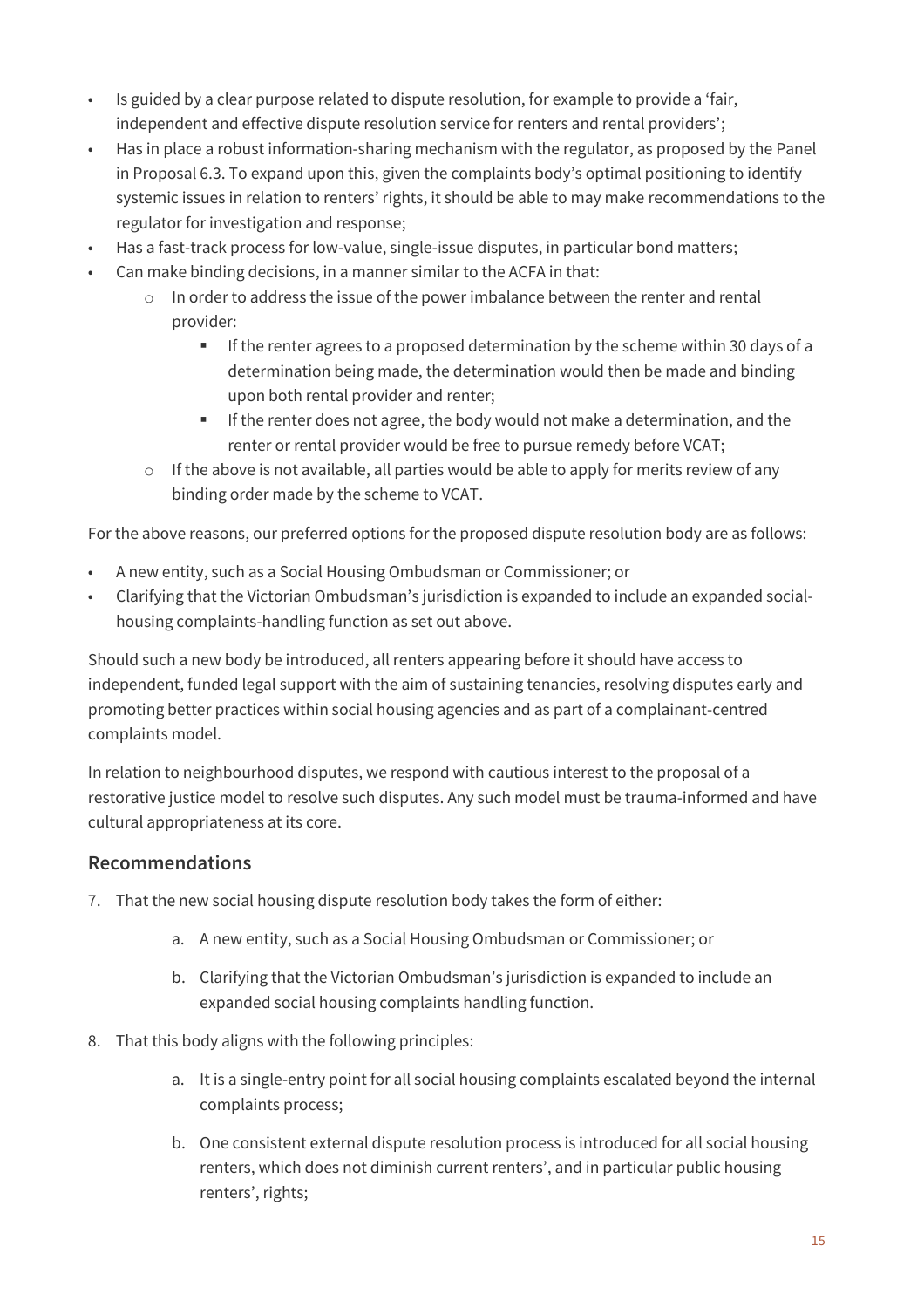- c. The dispute resolution body's jurisdiction covers as wide a range of disputes as possible, and exclusions from its jurisdiction are minimal;
- d. The body is independent, including being an independent body separate from government departments that play a role in funding social housing;
- e. It is guided by a clear purpose related to dispute resolution, for example to provide a 'fair, independent and effective dispute resolution service for renters and rental providers';
- f. It has in place a robust information sharing mechanism with the regulator;
- g. It can make binding decisions, in a manner similar to the AFCA in that:
	- i. If the renter agrees to a proposed determination of the scheme within 30 days of the determination being proposed, the determination will then be made and binding upon both rental provider and renter;
	- ii. If the renter does not agree, the body would not make a determination, and the renter or rental provider would be free to pursue remedy before VCAT;
- h. If (g) is not available, all parties would be able to apply for merits review of any binding order made by the scheme to VCAT.

# <span id="page-15-0"></span>Appropriate housing for Aboriginal people

We welcome the recognition of and extensive recommendations on the need for greater access to social housing and cultural safety for Aboriginal people. In particular, we welcome the recommendations on embedding cultural safety in performance standards and creating accessible and culturally safe complaints and dispute processes, as well as greater accountability through transparent data and reporting.

We particularly note the importance of independent Aboriginal renter advocates to assist Aboriginal people to navigate their way through the social housing system and guide people on complaints and disputes processes, as per recommendation 1 of our joint response to the Social Housing Regulatory Review Aboriginal Housing options paper.

We also endorse the establish of an alternative dispute resolution (ADR) mechanism that is culturally safe and includes informal and community-based complaints processes, co-designed with the Aboriginal community.

# <span id="page-15-1"></span>Stronger accountability and transparency

We welcome a uniform performance-indicator framework for both public and community housing, which should be drafted in consultation with Victorian social housing renters, their advocates and other relevant stakeholders. Coupled with uniform and transparent performance reporting and data on outcomes, this will ensure direct comparison between social housing providers and continuous improvement.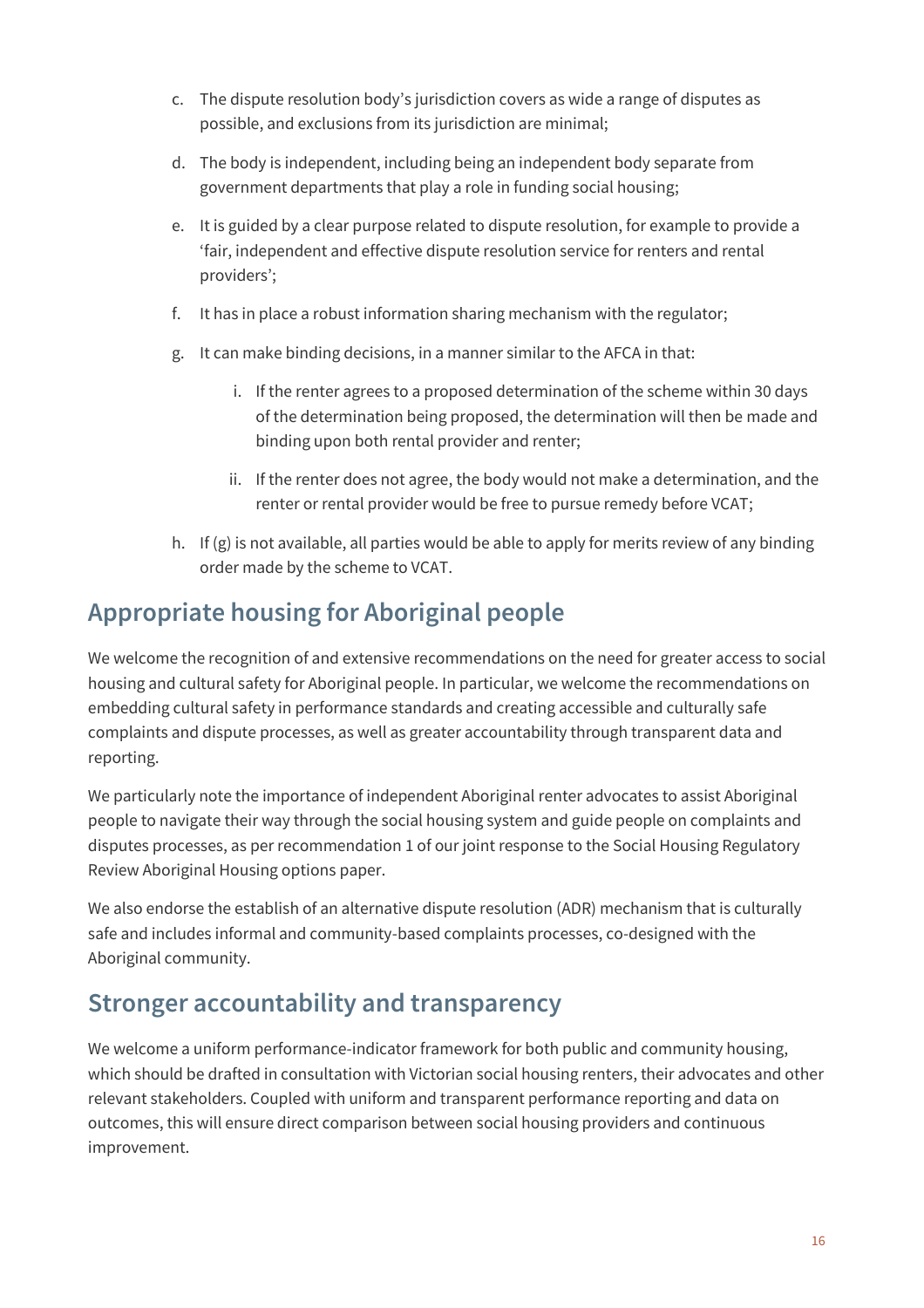# <span id="page-16-0"></span>A single independent social housing regulator

We are supportive of the recommendations made by the Panel in relation to a single regulator for social housing, including in relation to governance arrangements with the aim of enhanced independence. We note VCOSS' submission to SHRR consultation papers 2 and 3 on the question of a single regulator, and its comments in relation to the complexity of such a reform, and the need for genuine consultation and co-design with a breadth of stakeholders. We watch with interest the Victorian Government's progress on implementing the Social Services Regulator, which we understand is to commence operation in 2023, and we query to what extent the 2 regulators will intersect.

# <span id="page-16-1"></span>The need for integrated and legal support services

As recognised in the Interim Report, renters in social housing are often experiencing disadvantage and complexities that require specialised supports to access and sustain their tenancies. In order to ensure that social housing renters can stay safely housed and support the sustainment of tenancies, investment in both legal and non-legal support services is critical, including:

- *Early intervention supports* which support social housing renters to address factors that make increase their risk of eviction;
- *Ongoing flexible supports* that provide flexible, multidisciplinary and ongoing support to people with complex needs. These are particularly effective for people who have experienced ongoing homelessness.

However, we note the absence of recommendations in the Interim Report for greater funding for legal support services for social renters, despite the anticipated increase in the volume of social housing renters in the imminent future. Accessible and tailored legal services are a vital part of a multidisciplinary service response to accessing and sustaining social housing. Holistic, integrated services are key to ensure that both legal and non-legal needs can be collectively addressed. This approach allows for earlier intervention in sustaining tenancies while simultaneously addressing non-legal issues to prevent future legal issues occurring. In particular, early access to legal help is vital for people with complex needs, and crucial to avoiding an escalation of legal issues. The impacts of escalation were recognised in the Victorian Government's 2016 Access to Justice Review:

'Increasingly though, unresolved civil legal problems, such as those related to a community member's housing, mental health, employment or family, are recognised as having far reaching consequences for both the individuals involved and the state. For individuals, unresolved legal problems can lead to diminishing health and restrict social and economic participation, as well as triggering further legal problems, including possible criminal legal issues. These consequences for individuals often generate costs which must be borne by the state, whether in the justice system or in other publicly funded systems.'<sup>10</sup>

Our services, jointly, support thousands of social housing renters each year, in an already under-funded service system. Our services' eligibility guidelines for renter support generally prioritise those at risk of

<sup>&</sup>lt;sup>10</sup> Victorian Government, Access to Justice Review: Summary Report (Report, August 2016) (Access to Justice Review: Summary Report) 4, available at: https://s3.ap-southeast-2.amazonaws.com/hdp.au.prod.app.vicengage.files/9814/8601/7130/Access\_to\_Justice\_Review\_- \_Summary\_and\_recommendations.PDF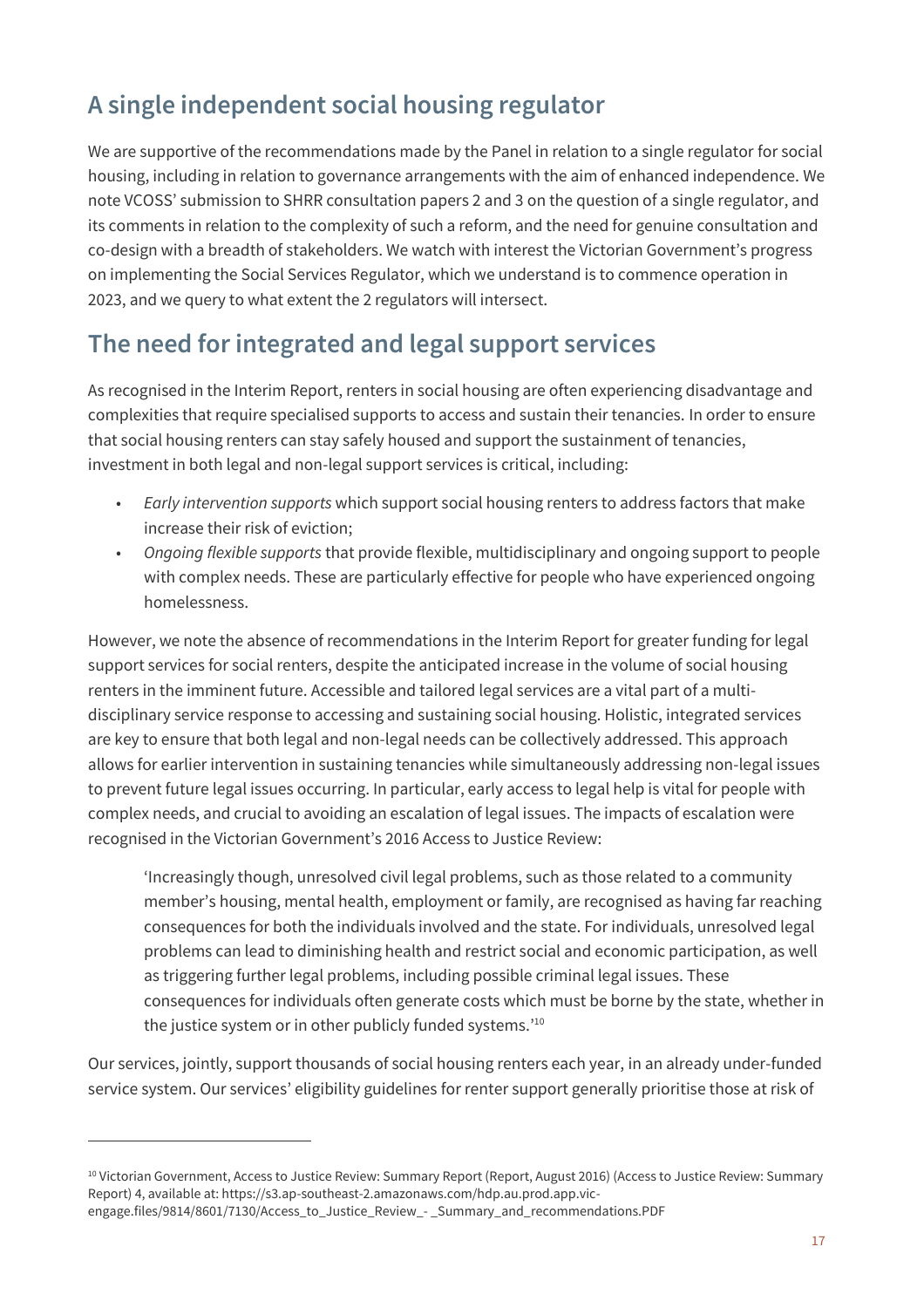homelessness, or for whom safety is otherwise an issue (i.e., family or personal violence, urgent repairs or disability modifications), for intensive assistance. Our capacity rarely extends beyond these cases, because they present at such a volume.

Such legal services also play the important role of supporting the integrity of the legal and housing system through identifying trends in non-compliance, and systemic issues requiring law reform, and reporting these back to government, in particular legislators and regulators. Well-funded renter legal services, including to assist renters participating in any new dispute resolution processes, is therefore a vital part of the health of the broader social housing system.

#### Recommendation

9. The Victorian Government should provide additional and adequate funding to legal assistance services to support the anticipated growth in the number of social housing renters, to support their participation in the proposed dispute resolution process, and to sustain the strength of the regulatory framework by supporting renters to raise meritorious complaints against housing providers in cases of regulatory non-compliance.

# <span id="page-17-0"></span>Rental provider and estate agent education and Code of Practice

We welcome the recommendations made at part 18 of the Interim Report, in particular those in relation to a pilot Code of Practice for rental providers and property managers (noting that a limited Code of Conduct does exist for real estate agents in the *Estate Agents (Professional Conduct) Regulations 2018*  $(Vi<sub>c</sub>)<sup>11</sup>$  and that of education being made available for private rental providers. Too often, in our work, we come across rental providers who do not know their legal obligations. One frequent example is rental providers' lack of understanding of the new documentary requirements for some forms of Notices to Vacate. Given the complexity of the recent amendments to the *Residential Tenancies Act*, and the lack of freely available training for rental providers on these, this is perhaps not surprising. We strongly support giving rental providers the strongest possible foundation from which to carry out their responsibilities.

#### Recommendation

- 10. The Victorian Government should fund free and high-quality education of different forms (including in-person training, and training tailored to particular rental provider groups) for rental providers and property managers, which includes the following content:
	- a. Legal obligations in relation to:
		- i. Their basic duties and obligations as rental providers;
		- ii. Minimum standards, maintenance and repairs;
		- iii. Payment of compensation, when and where required;
		- iv. Family and personal violence, including modifications;

<sup>11</sup> [Estate Agents \(Professional Conduct\) Regulations 2018 \(legislation.vic.gov.au\)](https://content.legislation.vic.gov.au/sites/default/files/c8429267-b7da-3f97-b4cf-0aac44d74434_18-49sra001%20authorised.pdf)